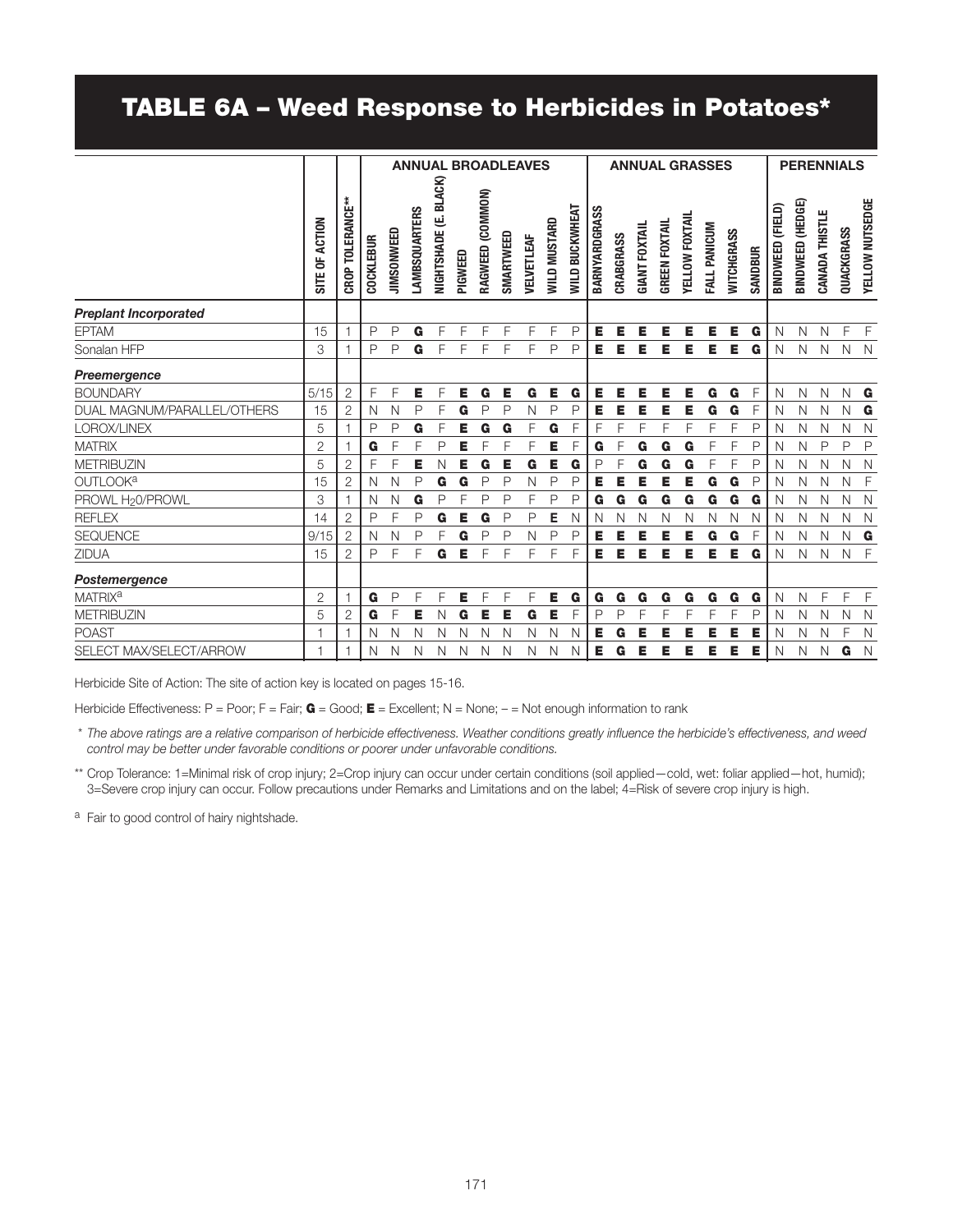## TABLE 6B – Potato Herbicides – Remarks and Limitations

|                        |                                |                   |                      | <b>Potatoes - Preplant Incorporated Only</b>                                                                                                                                                                                                                                                                                                                                                                                                                                                                     |
|------------------------|--------------------------------|-------------------|----------------------|------------------------------------------------------------------------------------------------------------------------------------------------------------------------------------------------------------------------------------------------------------------------------------------------------------------------------------------------------------------------------------------------------------------------------------------------------------------------------------------------------------------|
| <b>Weed Controlled</b> | <b>Herbicide</b>               | Rate Ib/A<br>a.i. | <b>Formulation/A</b> | <b>Remarks and Limitations</b>                                                                                                                                                                                                                                                                                                                                                                                                                                                                                   |
| Annual grasses         | <b>EPTC</b><br>(Eptam)         | 4                 | 4.5 pt 7EC           | • Apply preplant incorporated only.<br>• Refer to Table 6A for weed control and crop tolerance<br>ratings.<br>• Work into soil immediately after application.<br>• Increase the rate to 6.75 pt/A for nutsedge control.<br>• DO NOT exceed 14 pt/A Eptam per crop.<br>• Tank mixtures and/or sequential programs are needed for a<br>complete weed control program.<br>• Refer to label and Table 12 for crop rotation restrictions.                                                                             |
|                        | ethalfluralin<br>(Sonalan HFP) | 0.75              | $2$ pt $3L$          | • Apply preplant incorporated only.<br>• Refer to Table 6A for weed control and crop tolerance ratings.<br>• Work into soil immediately after application.<br>• Sonalan HFP rates range from 1.33-2 pt/A (coarse textured<br>soils), 2-2.66 pt/A (medium textured soils), and 2.66 pt/A<br>(fine textured soils).<br>• DO NOT exceed 2.66 pt/A per year.<br>• Tank mixtures and/or sequential programs are needed for a<br>complete weed control program.<br>• Refer to Table 12 for crop rotation restrictions. |

| <b>Potatoes - Soil Applied Herbicides</b> |                                                                             |                   |                                               |                                                                                                                                                                                                                                                                                                                                                                                                                                                                                                                                                                                                                                                                                                                                                                          |  |  |  |  |  |
|-------------------------------------------|-----------------------------------------------------------------------------|-------------------|-----------------------------------------------|--------------------------------------------------------------------------------------------------------------------------------------------------------------------------------------------------------------------------------------------------------------------------------------------------------------------------------------------------------------------------------------------------------------------------------------------------------------------------------------------------------------------------------------------------------------------------------------------------------------------------------------------------------------------------------------------------------------------------------------------------------------------------|--|--|--|--|--|
| <b>Weed Controlled</b>                    | <b>Herbicide</b>                                                            | Rate Ib/A<br>a.i. | <b>Formulation/A</b>                          | <b>Remarks and Limitations</b>                                                                                                                                                                                                                                                                                                                                                                                                                                                                                                                                                                                                                                                                                                                                           |  |  |  |  |  |
| Annual grasses                            | s-metolachlor<br>(Dual Magnum)<br>0 <sub>R</sub><br>(Dual II Magnum, Cinch) | 1.27              | 1.33 pt 7.62EC<br><b>OR</b><br>1.33 pt 7.64EC | • Apply preplant incorporated or preemergence<br>following planting, hilling or drag-off.<br>• Refer to Table 6A for weed control and crop tolerance<br>ratings.<br>• Can be tank mixed with other soil-applied herbicides for<br>improved control of certain weeds.<br>• Can be applied postemergence after hilling or drag-off, but<br>this application will not control emerged weeds.<br>• DO NOT apply more than 3.6 pt/A per year.<br>· DO NOT use on muck or peat soils.<br>• DO NOT harvest potatoes within 60 days of preemeregence<br>application and 40 days of postemergence applications.<br>· Tank mixtures and/or sequential programs are needed for a<br>complete weed control program.<br>• Refer to label and Table 12 for crop rotation restrictions. |  |  |  |  |  |
|                                           | dimethenamid-P<br>(Outlook)                                                 | 0.66              | 14 oz 6L                                      | • Apply preemergence following planting, hilling or<br>drag-off.<br>• Refer to Table 6A for weed control and crop tolerance ratings.<br>• Outlook rates range from 12 to 18 oz/A (coarse textured<br>soils) and 18 to 21 oz/A (medium- to fine-textured soils).<br>• DO NOT incorporate.<br>• DO NOT apply more than one application of Outlook per<br>acre per year.<br>• Under cold or wet conditions, applications of Outlook may<br>result in delayed emergence or early season stunting.<br>• DO NOT apply within 40 days of potato harvest.<br>• Tank mixtures and/or sequential program are needed for a<br>complete weed control program.<br>• Refer to label and Table 12 for crop rotation restrictions.                                                       |  |  |  |  |  |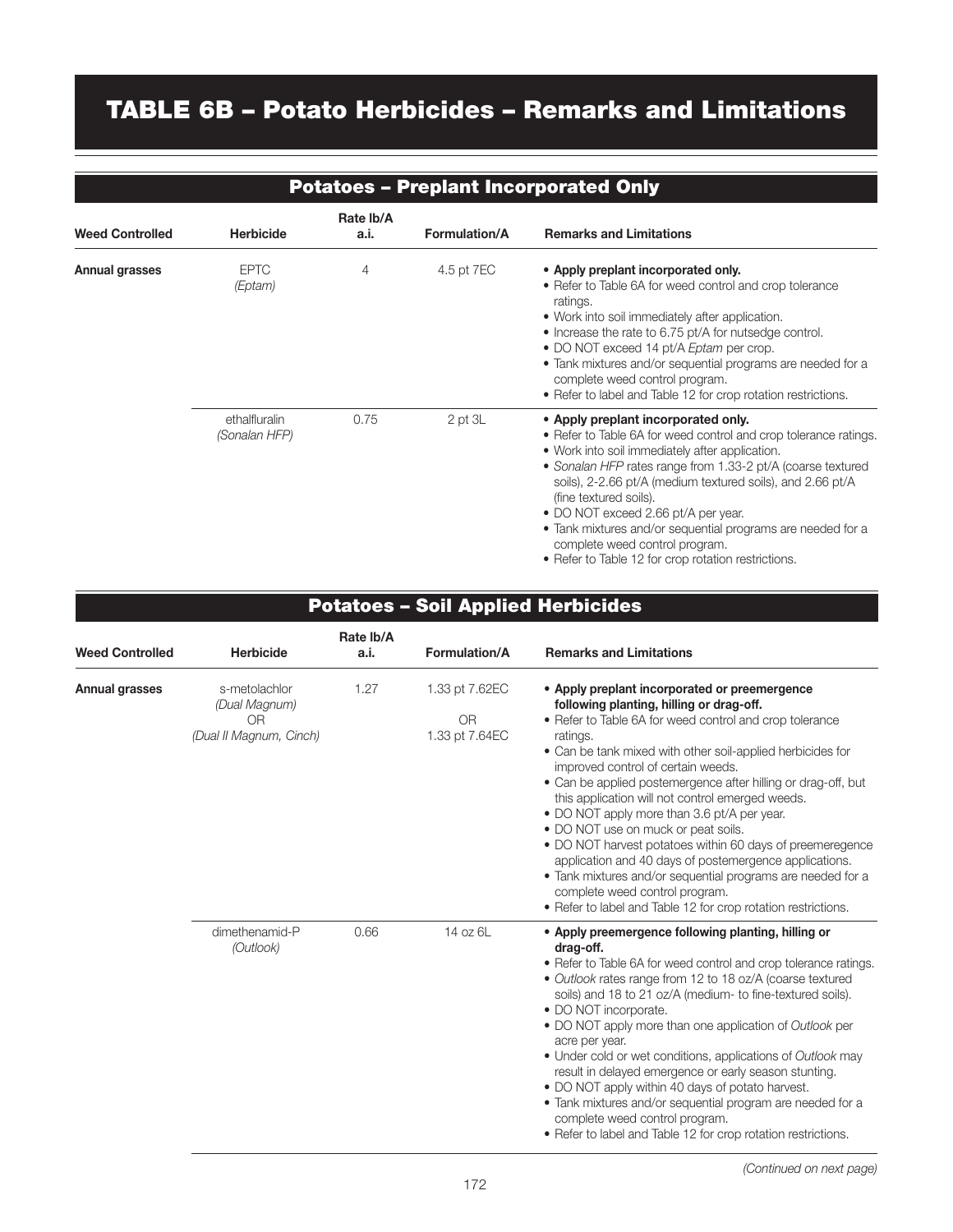|                           |                                                                    |                   |                                           | <b>Potatoes - Soil Applied Herbicides (continued)</b>                                                                                                                                                                                                                                                                                                                                                                                                                                                                                                                                                                                                                                                                                         |
|---------------------------|--------------------------------------------------------------------|-------------------|-------------------------------------------|-----------------------------------------------------------------------------------------------------------------------------------------------------------------------------------------------------------------------------------------------------------------------------------------------------------------------------------------------------------------------------------------------------------------------------------------------------------------------------------------------------------------------------------------------------------------------------------------------------------------------------------------------------------------------------------------------------------------------------------------------|
| <b>Weed Controlled</b>    | Herbicide                                                          | Rate lb/A<br>a.i. | <b>Formulation/A</b>                      | <b>Remarks and Limitations</b>                                                                                                                                                                                                                                                                                                                                                                                                                                                                                                                                                                                                                                                                                                                |
| (continued)               |                                                                    |                   |                                           |                                                                                                                                                                                                                                                                                                                                                                                                                                                                                                                                                                                                                                                                                                                                               |
| Annual grasses            | metolachlor<br>(Parallel)                                          | 1.3               | 1.33 pt 7.8EC                             | • Apply preplant incorporated or preemergence<br>following planting, hilling or drag-off.<br>• Parallel contains the R and S-isomers of metolachlor. Rates<br>would need to be increased to 2 pt/A to provide the same<br>amount of s-metolachlor (the more active isomer) as the 1.33<br>pt/A rate of Dual Magnum.<br>• Refer to the Remarks and Limitations section for Dual<br>Magnum.                                                                                                                                                                                                                                                                                                                                                     |
|                           | pendimethalin<br>(Prowl H <sub>2</sub> O)<br>0R<br>(Prowl)         | 0.75              | 1.6 pt 3.8CS<br><b>OR</b><br>1.8 pt 3.3EC | • Apply preemergence following planting, hilling or<br>drag-off.<br>• Refer to Table 6A for weed control and crop tolerance<br>ratings.<br>• Can be tank mixed with other soil-applied herbicides for<br>improved control of certain weeds.<br>• Can be applied early postemergence to the 6-inch stage of<br>growth, but this application will not control emerged weeds.<br>• DO NOT apply more than one application of Prowl H <sub>2</sub> O/<br>Prowl per acre per year.<br>• Tank mixtures and/or sequential programs are needed for a<br>complete weed control program.<br>• Refer to label and Table 12 for crop rotation restrictions.                                                                                               |
|                           | $q$ lyphosate +<br>s-metolachlor<br>(Sequence)<br>ammonium sulfate | 1.64              | 3.5 pt 2.25L<br>$^+$<br>17 lb/100 gal     | • Apply preemergence following planting, hilling<br>or drag-off.<br>• Sequence at 3.5 pt/A contains 0.9 lb a.e./A of glyphosate<br>and 1.2 pt/A of Dual Magnum.<br>• DO NOT apply to emerged potatoes - severe injury will occur.<br>• Refer to Table 6A for residual weed control and crop<br>tolerance ratings.<br>• DO NOT apply more than 4 pt/A per season.                                                                                                                                                                                                                                                                                                                                                                              |
|                           |                                                                    |                   |                                           | • DO NOT apply within 60 days of potato harvest.<br>• Refer to label and Table 12 for crop rotation restrictions.                                                                                                                                                                                                                                                                                                                                                                                                                                                                                                                                                                                                                             |
|                           | pyroxasulfone<br>(Zidua SC)                                        | 0.081             | 2.5 oz 4.17SC                             | • Apply preemergence following planting, hilling or drag-off.<br>• Refer to Table 6A for weed control and crop tolerance ratings.<br>• Can be tank mixed with other soil-applied herbicides for<br>improved control of certain weeds.<br>. There should always be at least 2 inches of soil between the<br>seed pieces/new shoots and the herbicide to avoid crop<br>injury.<br>• Application rate varies with soil texture from 2.5 to 3.25 oz/A.<br>• DO NOT apply more than 2.5 oz/A on coarse or 3.25 on<br>medium and fine textured soils of Zidua SC.<br>• Tank mixtures and/or sequential programs are needed for a<br>complete weed control program.<br>• Refer to Table 12 for crop rotation restrictions.                           |
| <b>Annual broadleaves</b> | linuron<br>(Lorox DF)<br><b>OR</b><br>(Linex 4L)                   | 0.75              | 1.5 lb 50DF<br><b>OR</b><br>1.5 pt 4L     | • Apply preemergence immediately after hilling or<br>drag-off.<br>• Refer to Table 6A for weed control and crop tolerance<br>ratings.<br>• Apply before grasses exceed 2 inches and broadleaves<br>exceed 6 inches tall, but BEFORE POTATOES EMERGE -<br>surfactant at 0.125% v/v can be added.<br>• Lorox/Linex should be tank mixed with a soil-applied grass<br>herbicide, such as Dual Magnum for control of grass weeds.<br>• Lorox/Linex will provide some control of triazine-resistant<br>common lambsquarters.<br>• DO NOT exceed 3 pt/A per acre per crop season.<br>• Tank mixtures and/or sequential programs are needed for a<br>complete weed control program.<br>• Refer to label and Table 12 for crop rotation restrictions. |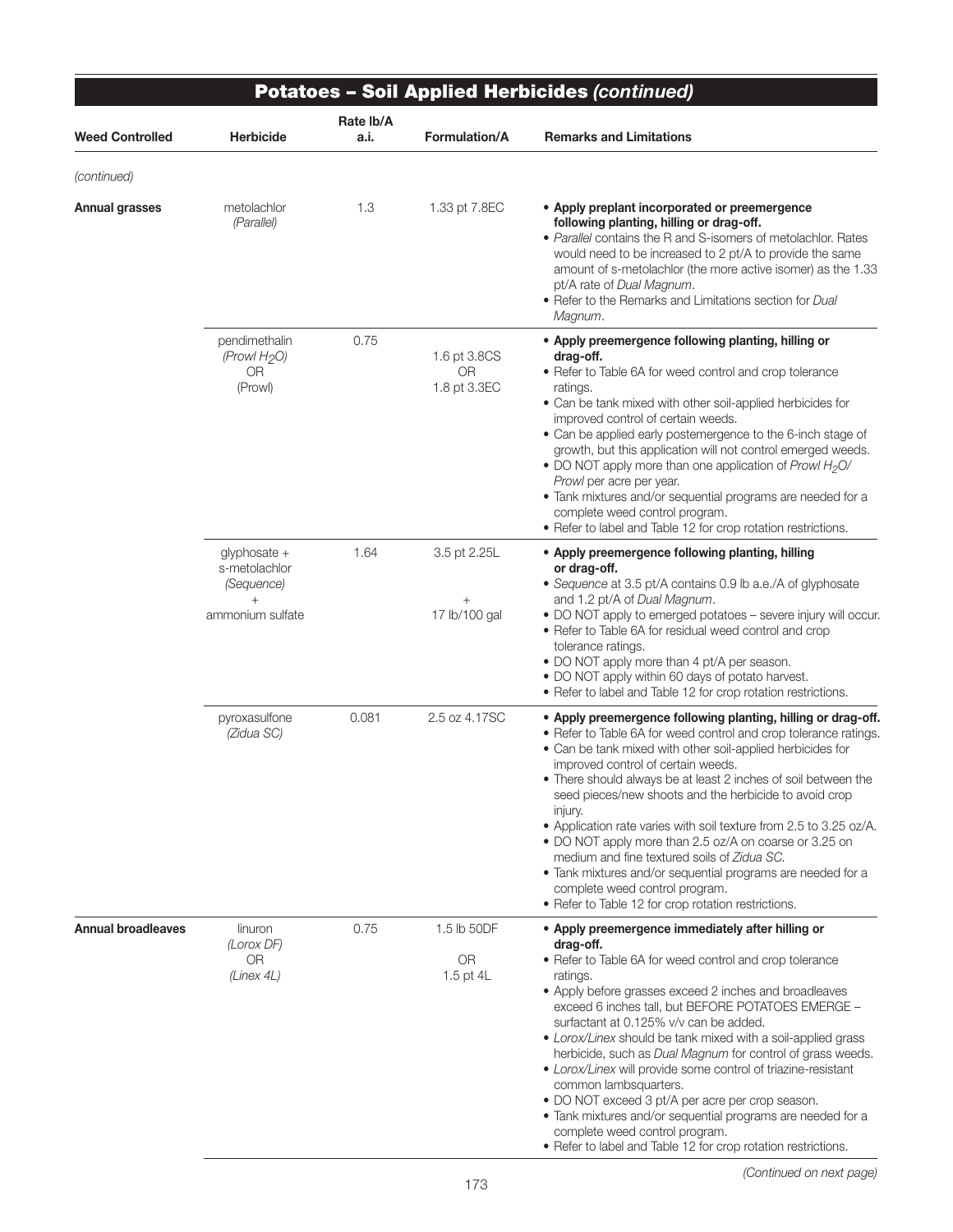|                                                    |                                                   |                   |                      | <b>Potatoes - Soil Applied Herbicides (continued)</b>                                                                                                                                                                                                                                                                                                                                                                                                                                                                                                                                                                                                                                                                                                                                                                                              |
|----------------------------------------------------|---------------------------------------------------|-------------------|----------------------|----------------------------------------------------------------------------------------------------------------------------------------------------------------------------------------------------------------------------------------------------------------------------------------------------------------------------------------------------------------------------------------------------------------------------------------------------------------------------------------------------------------------------------------------------------------------------------------------------------------------------------------------------------------------------------------------------------------------------------------------------------------------------------------------------------------------------------------------------|
| <b>Weed Controlled</b>                             | <b>Herbicide</b>                                  | Rate lb/A<br>a.i. | <b>Formulation/A</b> | <b>Remarks and Limitations</b>                                                                                                                                                                                                                                                                                                                                                                                                                                                                                                                                                                                                                                                                                                                                                                                                                     |
| (continued)                                        |                                                   |                   |                      |                                                                                                                                                                                                                                                                                                                                                                                                                                                                                                                                                                                                                                                                                                                                                                                                                                                    |
| <b>Annual broadleaves</b>                          | rimsulfuron<br>(Matrix SG)                        | 0.023             | 1.5 oz 25WG          | • Apply preemergence immediately after hilling or<br>drag-off.<br>• Refer to Table 6A for weed control and crop tolerance ratings.<br>• Rainfall or irrigation of 1/3 to 1 inch is needed within 5 days<br>of application to achieve the greatest activity.<br>• Matrix may be tank mixed with other soil-applied herbicides<br>for improved control of certain weeds.<br>· DO NOT exceed 2.5 oz/A per acre per crop season.<br>. DO NOT apply Matrix within 30 days of potato harvest.<br>• Tank mixtures and/or sequential programs are needed for a<br>complete weed control program.<br>• Refer to label and Table 12 for crop rotation restrictions.                                                                                                                                                                                          |
|                                                    | metribuzin<br>(Metribuzin, others)                | 0.5               | 0.67 lb 75DF         | • Apply preemergence immediately after hilling or<br>drag-off.<br>• Refer to Table 6A for weed control and crop tolerance ratings.<br>• Under adverse weather conditions (cool-wet) – crop injury<br>can occur and may be more pronounced with specific<br>varieties.<br>• Metribuzin may be tank mixed with other soil-applied<br>herbicides for improved control of certain weeds.<br>· Metribuzin will not provide control of triazine-resistant<br>common lambsquarters.<br>• Can be applied in split-applications (once preemergence and<br>once postemergence).<br>• DO NOT exceed 1.33 lb/A per acre per crop season.<br>• DO NOT apply within 60 days of potato harvest.<br>• Tank mixtures and/or sequential programs are needed for a<br>complete weed control program.<br>• Refer to label and Table 12 for crop rotation restrictions. |
|                                                    | fomesafen<br>(Reflex)                             | 0.25              | $1$ pt $2L$          | • Apply preemergence following planting, hilling or<br>drag-off.<br>• Refer to Table 6A for weed control and crop tolerance ratings.<br>• DO NOT apply to emerged potato plants – severe crop injury<br>will occur.<br>. Potato varieties may vary in their response to Reflex -<br>consult seed company.<br>• Reflex may be tank mixed with other soil-applied herbicides<br>for improved control of certain weeds.<br>• DO NOT apply Reflex to the same field in consecutive years.<br>• Tank mixtures and/or sequential programs are needed for a<br>complete weed control program.<br>• Refer to label and Table 12 for crop rotation restrictions.                                                                                                                                                                                            |
| <b>Annual grasses</b><br><b>Annual broadleaves</b> | s-metolachlor +<br>metribuzin<br>(Boundary 6.5EC) | 1.22              | 1.5 pt 6.5EC         | • Apply preemergence following planting, hilling or<br>drag-off.<br>• Refer to Table 6A for weed control and crop tolerance<br>ratings.<br>• Boundary 6.5EC at 1.5 pt/A contains 1 pt/A Dual Magnum +<br>5 oz/A Metribuzin.<br>. Potato varieties can vary in their response to Metribuzin -<br>consult seed company.<br>· Boundary 6.5EC may be tank mixed with other soil-applied<br>herbicides for improved control of certain weeds.<br>• DO NOT apply more than 1 lb a.i./A per year of metribuzin.<br>• DO NOT use on muck or peat soils.<br>. DO NOT apply Boundary 6.5EC within 60 days of potato<br>harvest.<br>· Tank mixtures and/or sequential program are needed for a<br>complete weed control program.                                                                                                                              |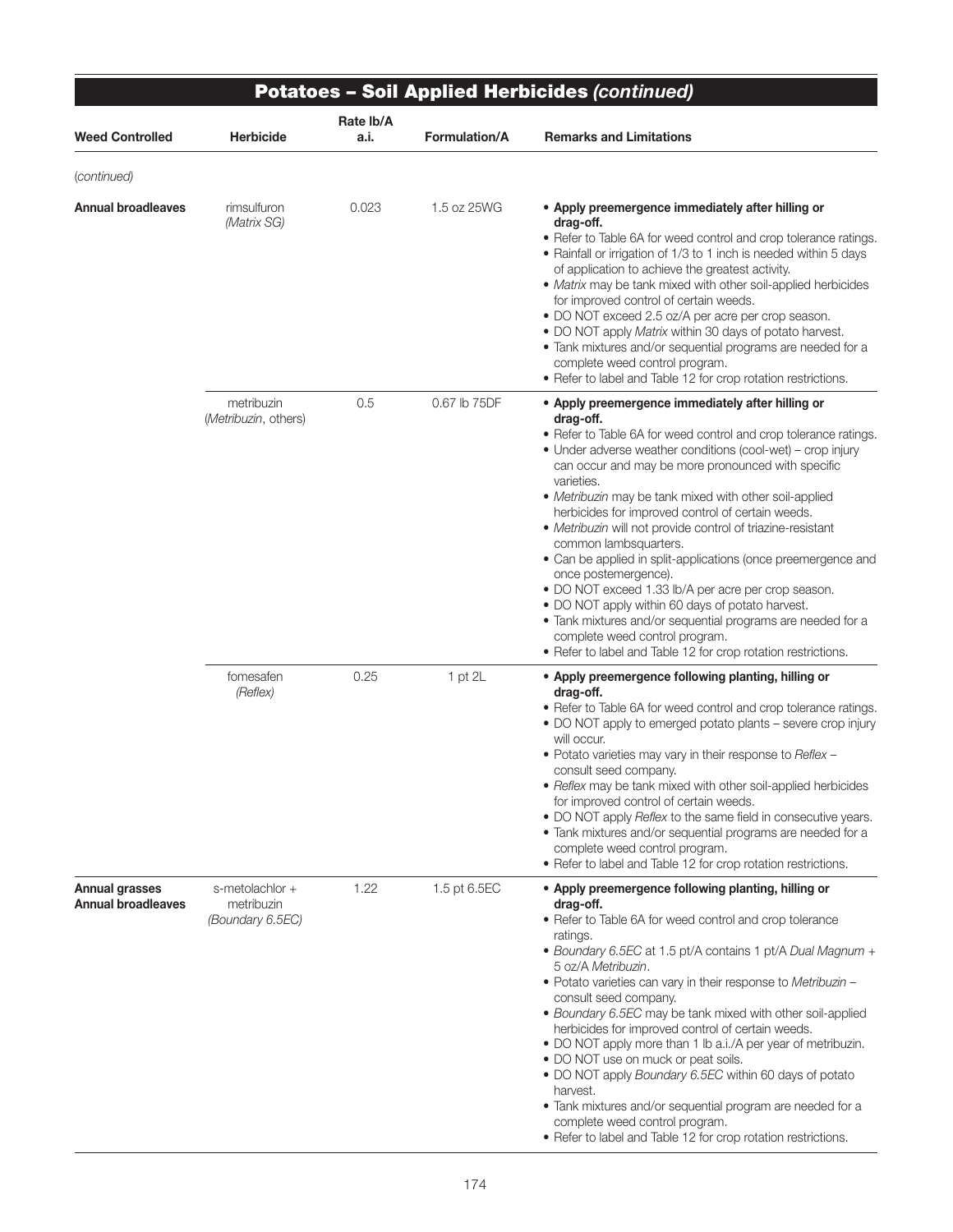|                                                    |                                                                                     |                   |                                                   | <b>Potatoes - Postemergence Herbicides</b>                                                                                                                                                                                                                                                                                                                                                                                                                                                                                                                                                                                                                                                                                                                                                                                                                                                                                                                                                     |
|----------------------------------------------------|-------------------------------------------------------------------------------------|-------------------|---------------------------------------------------|------------------------------------------------------------------------------------------------------------------------------------------------------------------------------------------------------------------------------------------------------------------------------------------------------------------------------------------------------------------------------------------------------------------------------------------------------------------------------------------------------------------------------------------------------------------------------------------------------------------------------------------------------------------------------------------------------------------------------------------------------------------------------------------------------------------------------------------------------------------------------------------------------------------------------------------------------------------------------------------------|
| <b>Weed Controlled</b>                             | Herbicide                                                                           | Rate lb/A<br>a.i. | <b>Formulation/A</b>                              | <b>Remarks and Limitations</b>                                                                                                                                                                                                                                                                                                                                                                                                                                                                                                                                                                                                                                                                                                                                                                                                                                                                                                                                                                 |
| <b>Annual grasses</b><br><b>Volunteer cereals</b>  | sethoxydim<br>(Poast)<br>crop oil concentrate                                       | 0.19              | 1 pt 1.5SC<br>$\! + \!\!\!\!$<br>1 qt             | • Refer to Table 6A for weed control and crop tolerance<br>ratings.<br>• Apply to grasses up to 8 inches tall (crabgrass up to<br>6 inches).<br>• Poast at 0.75 pt/A will control 1 to 4 inch tall barnyardgrass,<br>green and giant foxtails, and fall panicum.<br>• Volunteer cereals need to be treated before tillering (up to 4<br>inches tall).<br>• DO NOT apply within 30 days of potato harvest.<br>• Refer to label and Table 12 for crop rotation restrictions.                                                                                                                                                                                                                                                                                                                                                                                                                                                                                                                     |
|                                                    | clethodim<br>(Select Max)<br>0R<br>(Select/Arrow)<br>$^{+}$<br>crop oil concentrate | 0.068<br>0.094    | 9 oz 0.97EC<br><b>OR</b><br>6 oz 2EC<br>$+$<br>1% | • Refer to Table 6A for weed control and crop tolerance<br>ratings.<br>• Apply to grasses up to 8 inches tall (crabgrass up to<br>6 inches).<br>• Select Max at 6 oz/A or Select/Arrow at 4 oz/A will control<br>1 to 4 inch tall barnyardgrass, green and giant foxtails, and<br>fall panicum.<br>• Volunteer cereals need to be treated between 2 to 6 inches<br>tall.<br>• The addition of ammonium sulfate (2.5 to 4 lb/A) has been<br>shown to improve control of difficult weeds - e.g., quack-<br>grass, Johnsongrass, and volunteer cereals.<br>• There is more adjuvant flexibility with Select Max tank-<br>mixtures. Consult label.<br>. DO NOT apply within 30 days of potato harvest.<br>• Refer to label and Table 12 for crop rotation restrictions.                                                                                                                                                                                                                            |
| <b>Annual grasses</b><br><b>Annual broadleaves</b> | rimsulfuron<br>(Matrix SG)<br>$^{+}$<br>surfactant                                  | 0.016             | 1 oz 25WG<br>$^{+}$<br>0.25%                      | • Refer to Table 6A for weed control and crop tolerance<br>ratings.<br>• Apply to small weeds (<1 inch in height or diameter).<br>• Matrix may cause some temporary yellowing.<br>• Matrix can be tank mixed with Metribuzin at 0.25 to 0.67<br>Ib/A for improved control of certain weeds – apply with<br>0.125% v/v non-ionic surfactant. Refer to the remarks and<br>limitations section for Metribuzin.<br>• Apply at 1.5 oz/A for quackgrass control (4-8 inches tall).<br>• DO NOT exceed 2.5 oz/A per acre per crop season.<br>• DO NOT apply Matrix within 30 days of potato harvest.<br>• Refer to label and Table 12 for crop rotation restrictions.                                                                                                                                                                                                                                                                                                                                 |
|                                                    | metribuzin<br>(Metribuzin, others)                                                  | 0.25              | 0.33 lb 75DF                                      | • Refer to Table 6A for weed control and crop tolerance<br>ratings.<br>• Apply to small weeds (<1 inch in height or diameter).<br>• NOT RECOMMENDED on early maturing smooth skinned<br>white and all red skinned varieties. Atlantic, Bellchip,<br>Centennial, Chipbelle, Shepody, and Superior varieties are all<br>sensitive to postemergence applications of metribuzin.<br>• Metribuzin can be tank mixed with (Matrix) at 1 oz/A for<br>improved control of certain weeds - apply with 0.125% v/v<br>non-ionic surfactant.<br>• Metribuzin will not provide control of triazine-resistant<br>common lambsquarters.<br>• Can be applied in split-applications (once preemergence and<br>once postemergence).<br>• DO NOT exceed 1.33 lb/A per acre per crop season.<br>• DO NOT apply within 60 days of potato harvest.<br>• Tank mixtures and/or sequential programs are needed for a<br>complete weed control program.<br>• Refer to label and Table 12 for crop rotation restrictions. |

⋾